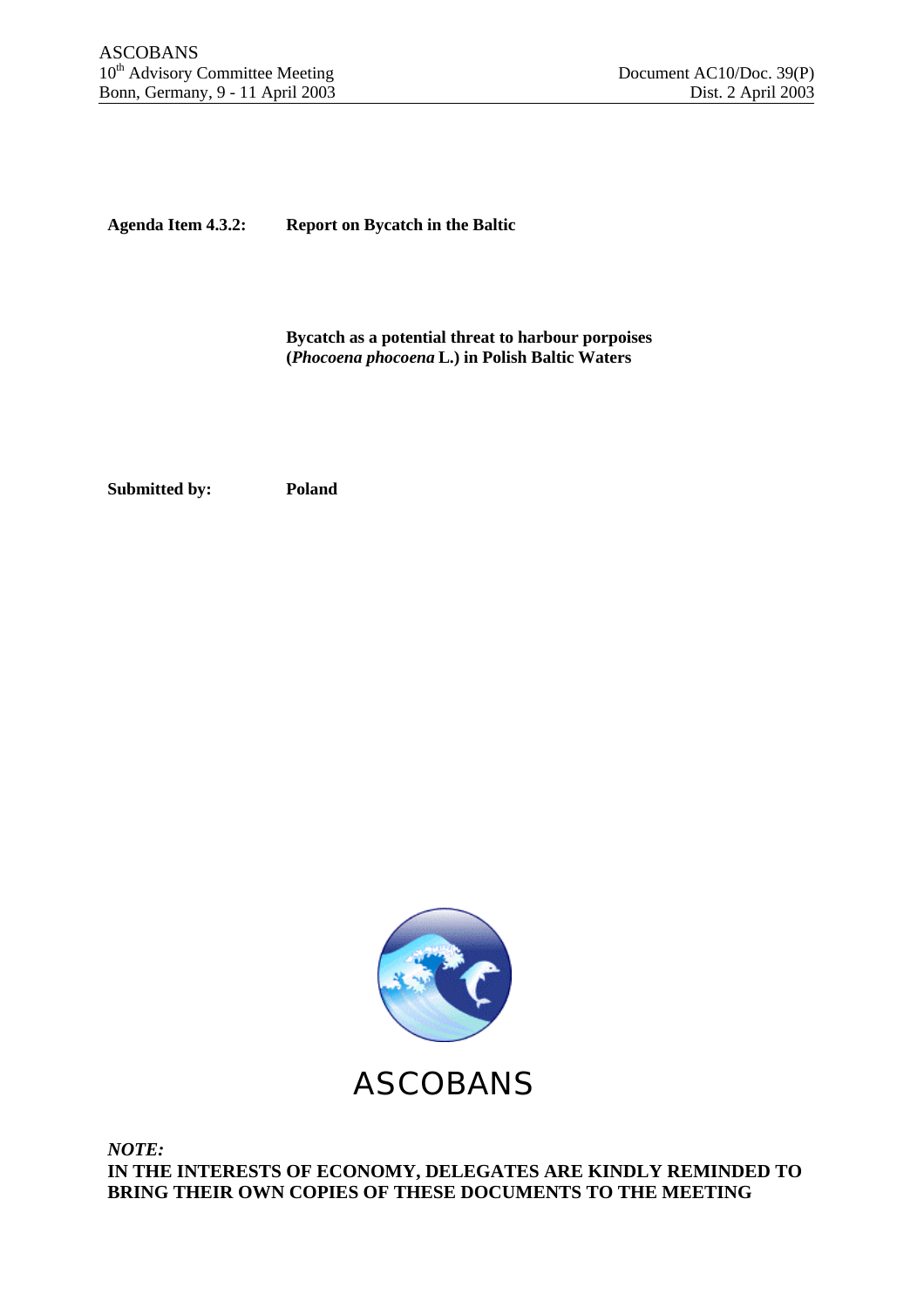## *WORKING PAPER*

# **Bycatch as a potential threat to harbour porpoises (***Phocoena phocoena* **L.) in Polish Baltic waters.**

Iwona Kuklik, Krzysztof E. Skóra

*Hel Marine Station, Institute of Oceanography, University of Gdañsk, 84-150 Hel, P.O. Box 37, Poland*

#### **ABSTRACT**

Sixty two verified reports obtained in the years 1990-1999 on the bycatch, strandings and sightings of harbour porpoises in the Polish Baltic were analysed in this study. Puck Bay was the place where in relative terms the highest number of reports (22) was noted. Forty five (72.6%) reports referred to specimens from bycatch, 10 (16.1%) were individuals observed at sea, and 7 (11.3% ) - stranded. 42.2% of the bycatch occurred in the fishing grounds of Puck Bay. Forty carcasses of harbour porpoises were obtained for further analysis. Most of the bycatch took place from December to April with maximum in March. In the rest of the year there were 1-3 bycaches reported per month with no cases of bycatch in June. Taking into account data on fishing effort collected for the study area it appears as by far the greatest threat to harbour porpoises is posed by nets used for salmonids. Among all the bycaught animals, most (40.0%) perished in salmon semi-drift nets. A considerable part of the harbour porpoises perished in bottom set nets laid out for cod (33.3%) while only a single bycatch was reported from herring trawl nets. To assess the danger from different fishing gear and to determine the areas where the threats are the highest, the method of obtaining data *in situ* was used. In the course of boat inspections various types of fishing gear were identified and geographical positions of 1069 nets were marked. The majority (92%) consisted of semi-drift nets for sea trout and salmon. Relatively low numbers of bycatch were reported from bottom set nets, which density in the area was, in the autumn months, over 20 times less than that of surface salmon nets. The density and distribution of both types of nets in the surveyed area is comparable during autumn and winter seasons, when the majority of bycatches in bottom set nets were reported..

**Kuklik, I., Skóra, K.E. 2003 (in press)** *NAMMCO Scientific Publications***: Bycatch as a potential threat for harbour porpoise (***Phocoena phocoena* **L. ) in the Polish Baltic Waters NAMMCO Sci.Publ. 4: …**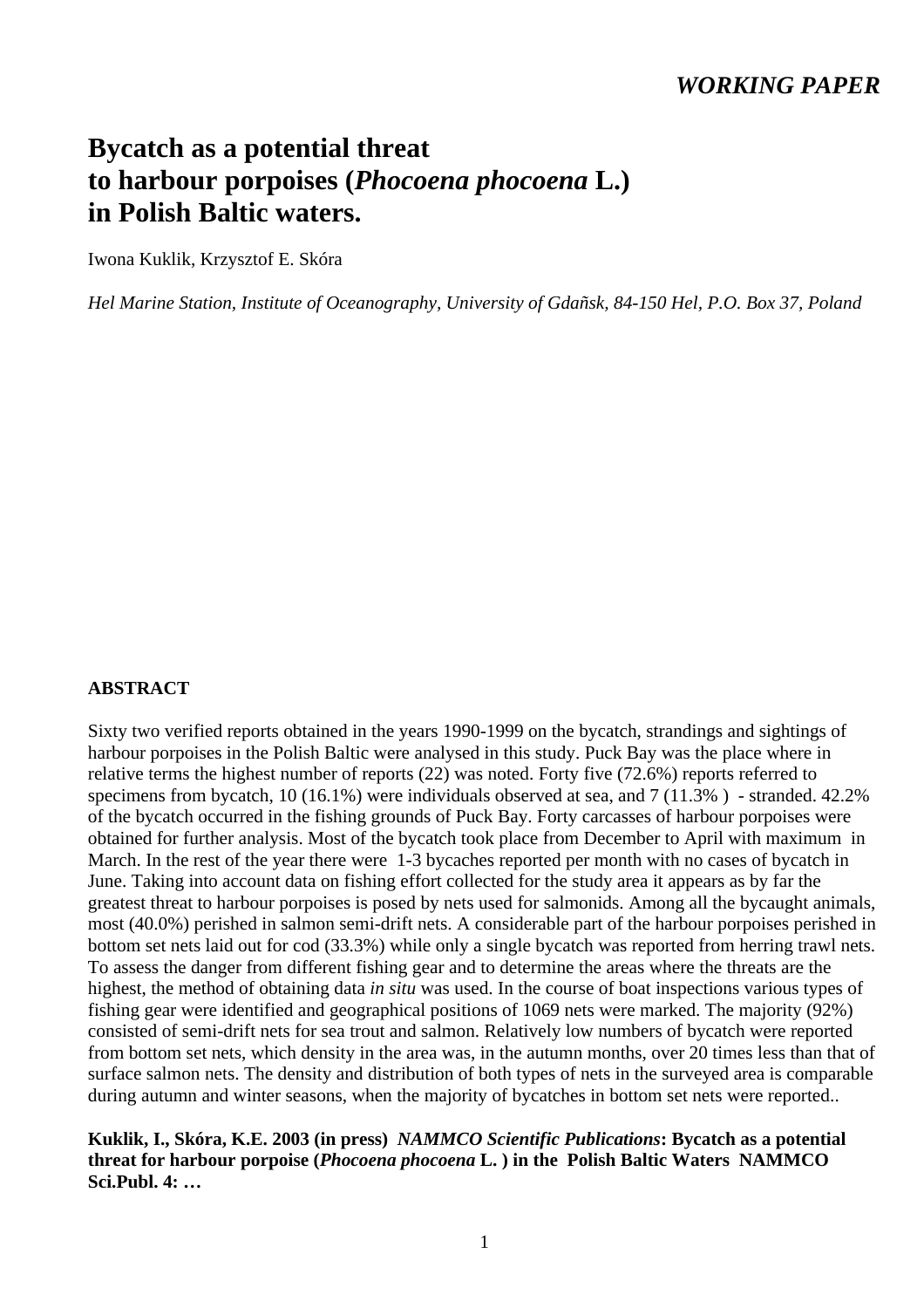#### **INTRODUCTION**

The harbour porpoise (*Phocoena phocoena*) is the only species of *Cetacea* inhabiting the Baltic Sea (Japha 1908, Aquayo 1978, Kowalski and Pucek 1984). Nowadays harbour porpoise is a species subject to stringent protection in Poland according to international (ASCOBANS - Agreement on the Conservation of Small Cetaceans on the Baltic and North Seas and HELCOM - Helsinki Commission<sup>1</sup>) and domestic regulations such as Ordinance of the Minister of Environmental Protection, Natural Resources and Forestry of 6 January 1995 (*Journal of Laws* 1995 no 13, item 61); it also features in Poland's *Red Data Book* (G<sup>3</sup>owaciñski ed. 1992).

In the past the harbour porpoise was regularly hunted in the Baltic (Ropelewski 1952). In the eighteenth and nineteenth centuries porpoise hunters formed their own guilds. They were especially prosperous in Denmark, where the configuration of bays and straits made it possible to entrap the animals in the shallows and cut off their route of escape with nets (Kinze 1995). The inhabitants of the southern coast of the Baltic were also involved in the hunting of harbour porpoises. In a privilege dated 17 July 1378, in which Winrych von Klipprode, Grand Master of the Teutonic Order, granted municipal rights to the town of Hel (on the Gulf of Gdañsk), there is a reference of its inhabitants being required to pay a yearly tax on the harbour porpoises caught by each of the fishing boats (Ropelewski 1952).

Harbour porpoise was still considered abundant in the Baltic at the beginning of the twentieth century. Although few records are given, harbour porpoise was considered as a regular visitor of coastal waters of Latvia (Greve 1910, Schweder 1909), Estonia (Greve 1910), and inhabited coastal waters as far east as the Gulf of Finland (Koschinski 2002 after Tomilin 1957) and Gulf of Bothnia (Koschinski 2002 after Levander 1905). Braun (1905) states that beginning from early spring harbour porpoises were being found in salmon nets used by small boats in the Gdañsk Bay region /Baltijsk/.

In the same period in Poland harbour porpoises were regarded as pests, harmful to fish stocks and damaging nets (Ropelewski 1954). In the early 1920s a bounty scheme was introduced and fishermen were given 2, and later 5 zlotys per dead individual of harbour porpoises. Nevertheless there is no evidence on direct catch of harbour porpoises at that time, but it is clear that many animals drowned in fishing nets. Fishing statistics from the Gulf of Gdañsk area demonstrate that hundreds of animals were bycaught each year until the end of 1930s (Ropelewski 1952). It transpires that the population of these mammals was very high indeed. Based on an interview with J. Budzisz, the oldest fisherman from town of Hel, we know that harbour porpoises were bycaught quite often in the Gulf of Gdañsk still during World War II. He remembers that up to 6 animals were bycaught in salmon nets during a one-day fishing trip on the fishing ground east of Hel. As from the late 1940s harbour porpoise relative abundance has declined reasonably for unknown reasons in Polish waters (Ropelewski 1952, Pucek and Raczyñski 1983, Skóra et al. 1988) as well as in other areas in the Baltic regions, including Swedish (Koschinski 2002 after Berggren and Arrhenius 1995), Danish (Clausen and Andersen 1988) and Finnish (Koschinski 2002 after Määttänen 1990) waters. The bycatch of porpoises in Poland became very rare as well as sightings and strandings. First scientifically documented observation after the 1940s come from Gdañsk area, where one specimen was stranded in 1950 after a few years with no reports at all . (Ropelewski 1954).

The first abundance survey of porpoise population in the Baltic was conducted in 1995 in the southwestern part of the sea (excluding Polish territorial waters). The estimated abundance for the area surveyed was 599 (CV=0.57) (Berggren 1995). Visual and passive acoustic surveys conducted in Polish waters in 2001 have confirmed scarcity of harbour porpoise in the surveyed area. Despite large effort, the survey has resulted in unsufficient data for calculation of abundance estimates (Berggren et al. 2002). In view of the latest genetic and morphological studies, suggestive of the separation of the Baltic harbour porpoises population (Tiedemann et al. 1996, Andersen et al. 1997, Borjesson & Berggren 1997, Huggenberger et al. 2002), such a small stock is unsustainable given the increasing threats in its natural habitat.

The aim of this study is to present recent observations of harbour porpoises in the Polish Baltic, to compare those to historical information, and to evaluate the dangers posed to them by fishing activities.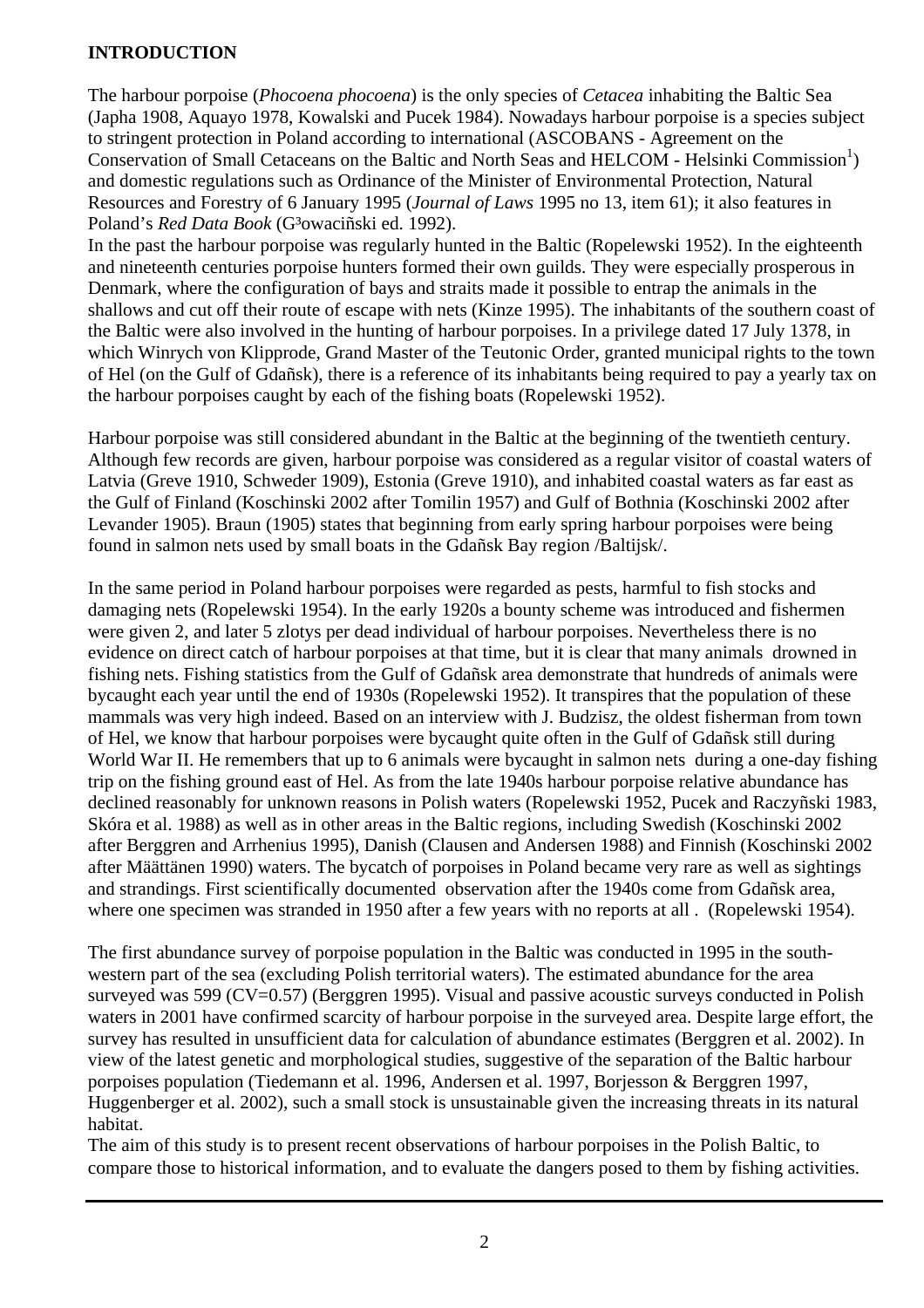## **MATERIAL AND METHODS**

The material consists of data collected in the years 1990-1999, as well as historical data. The reports on the observation of harbour porpoises were gathered in as a result of a widespread information campaign on the subject of harbour porpoises and Baltic dolphins, involving a yearly distribution of leaflets directly to fishermen, maritime offices, and tourist centres situated on the Polish coast. All the dead harbour porpoises – whether caught in nets or found on the shore - were brought to the Hel Marine Station of Gdañsk University, where they were measured, weighed, and afterwards subjected to autopsy including tissue sampling for further biological, parasitological and toxicological research. The material analysed originates exclusively from Polish maritime areas.

In order to assess the relative degree of danger from different fishing gear, as well as to determine the highest threats areas , we used direct *in situ* data collection. Information was collected on the number, distribution, and types of nets actually laid in fishing grounds, for comparison with the occurrence of bycatch of the animals in question. For the conduct of boat inspections the Gulf of Gdañsk area was chosen. The above method is considered the most effective in the case of small-boat coastal fishery, which is practised in this area.

The location of nets was established by means of the satellite navigation system (DGPS) connected to a computer, into which detailed information on the type of fishing gear encountered was being fed. In this way a database emerged, which allowed for a prompt establishment of the prevalent type of gear, as well as mapping its distribution. This information provides a basis for an assessment of the reasons behind the bycatch of harbour porpoises in the area.

The reference area for the data assembled was the Puck Bay, characterised by the highest reported amount of the bycatch. The cruises were conducted in the years 1998 and 1999. Two periods were chosen for the survey with typical seasonal distribution of nets in this area. In the first year of research the inspections were carried out in the autumn – between September 16 and 20, and on November 16 on a salmon fishery. Meteorological conditions rendered it impossible to continue the research in the autumn months. In 1999 12 local inspections of the distribution of fishing gear were conducted in the summer months, between May 26 and September 3 when there is no effort in salmon fishery in the area.

### **RESULTS**

In total 62 verified reports were obtained on the bycatch, strandings or sightings of harbour porpoises in the Polish Baltic. In view of its small area the Puck Bay was the place where in relative terms the highest number of reports (22) was noted. The number of reports on harbour porpoises in Polish coastal waters has increased in recent decades from an average of 1 individual per year in the period 1950-1989 to 6.2 in the period 1990-99 (Fig. 1). The reports concerned bycatch, sightings and strandings.

Of the 62 reports collected, 45 (72.6%) referred to dead specimens from fishing bycatches, 10 (16.1%) harbour porpoises were observed at sea, and 7 (11.3%) were found dead on the shore (Fig. 2). Only once (on 26 December 1993) fishermen succeeded in saving a harbour porpoise which had become entangled in salmon nets. A large proportion of the bycatch (19 cases, i.e. 42.2 %) occurred in the fishing areas of Puck Bay.

For purposes of research 40 dead harbour porpoises were obtained from the bycatch. The length of the specimens examined varied from 111cm to 167cm, and the weight from 20.8kg to 67.0kg (Table 1). The length of the largest stranded animal (180 cm) was given approximately by a person who found the uncomplete carcass on the beach.

 $\overline{a}$ <sup>1</sup> HELCOM Recommendation 17/2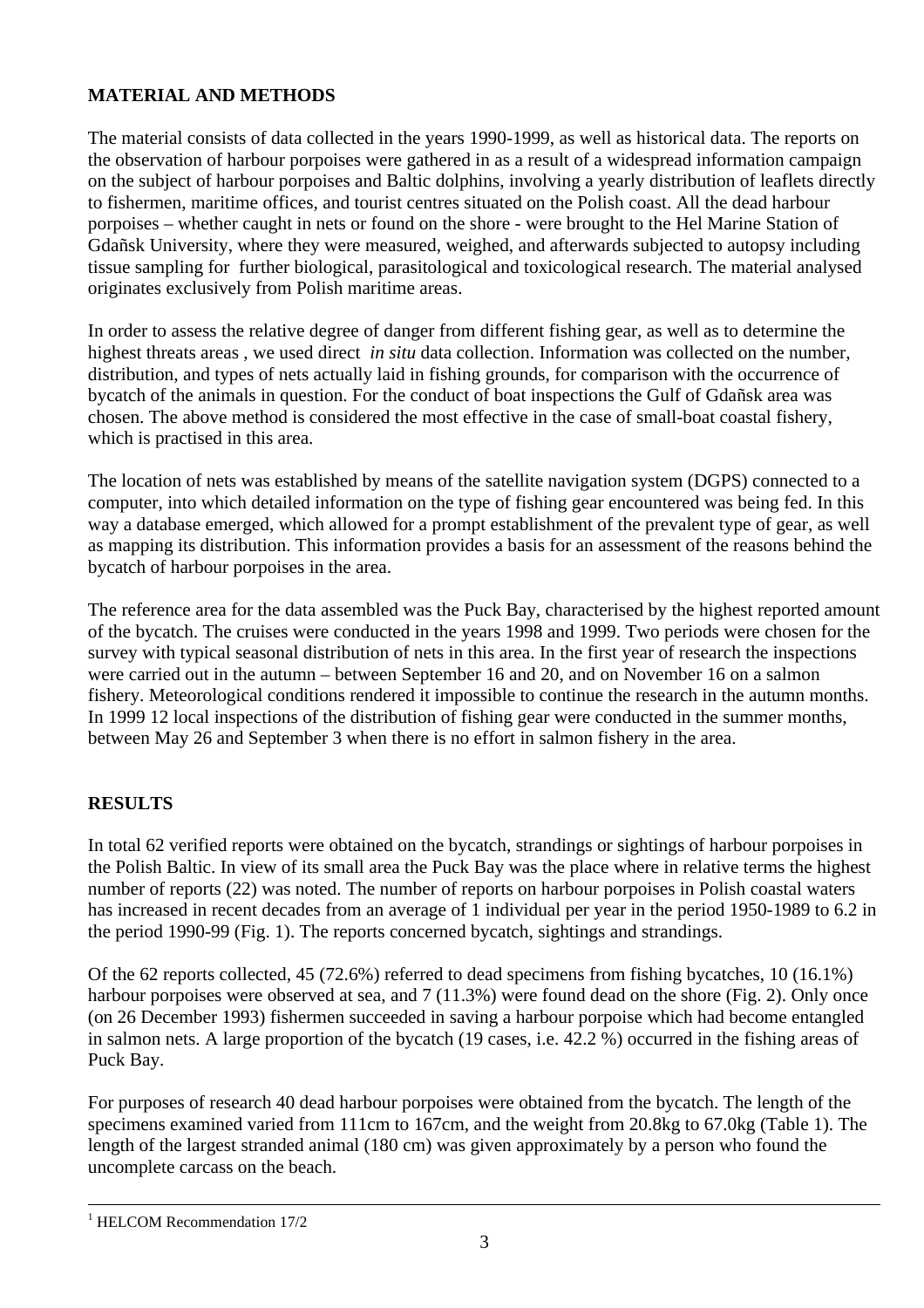Most of the bycatches took place from December to April with maximum (11 individuals) in March. In other seasons 1-3 bycaches were reported per month, except in June when no bycatch occurred (Fig. 3).

Of all the dead animals found in the nets, most  $(40\%)$  perished in drift nets used for fishing salmonids – sea trout (*Salmo trutta*), salmon (*Salmo salar*) and rainbow trout (*Onchorynchus mykiss*) (Table 2). This type of nets is used differently in the Gulf of Gdañsk (including Puck Bay) and in the open sea. Both are drifting surface nets, with a mesh size (lumen) of 157mm. In the Gulf they are set single (35-70m long) with one end anchored (so called "semi-drift nets"). In the open sea they are laid out in sets of up to several kilometres in length. Bycatch in salmon nets was reported only from Puck Bay and coastal waters of the Gulf of Gdañsk in artisanal fishery.

Set nets are also dangerous for these animals.They are laid out on the sea bed, and anchored at both sides. A considerable part of the harbour porpoises perished in cod nets (33.3%) and flounder and pike-perch nets (15.5%). Harbour porpoises rarely get entangled in trawl nets. In this study, only one harbour porpoise got entangled in herring trawl net (Table 2).

During boat inspections various types of fishing gear were identified and 1069 geographical positions registered where fishing had occurred. Most of these (988) consisted of semi drift surface nets for salmonids (Table 3).

Both in 1998 and 1999, when net survey was conducted, no bycatches of harbour porpoises in salmon nets were recorded, and the relatively high number of reports involved exclusively bottom cod set nets (5 thereof 3 in Puck Bay). In comparison, the density of cod nets in the study area was, in the autumn months, over 20 times less than that of surface nets (Table 3).

#### **DISCUSSION**

According to an abundance estimate based on a survey in 1994, the waters of Kattegat are inhabited by 36,046 (CV=0.34) harbour porpoises and Danish and German Bights by some 6,000 harbour porpoises - 5,262 (CV=0.25) in Great Belt and 588 (CV=0.48) in Little Belt and Kiel Bight (Hammond et al. 2002). The total abundance for the North Sea and adjacent waters (except the Baltic Sea) was 341,366 (CV 0.14). A survey conducted in 1995, covering the German and Swedish waters of the Baltic proper within a currently known distribution range of porpoises, resulted in an abundance estimate of 599 (CV=0.57)individuals (Berggren 1995). Thus, the available estimates from the Baltic (although limited in scope and coverage) indicate extremely low density of harbour porpoises as compared to the nearby areas. Despite the high numbers in the North Sea and adjacent waters (Hammond *et al*. 2002), the harbour porpoise has been recognized as a species for which EU Member States are required to take protective action in EU waters (Annex II and IV, Council Directive 92/43/EEC).

This extremely small estimated harbour porpoises population in the Baltic deserves particular attention (both in terms of the research results and protective activities), since according to recent findings (Tiedemann *et al*. 1996) it appears to be a remnant of a genetically separate population. Conducting research into the structure of this population is greatly hampered because of the difficulties in obtaining sufficient and representative material.

It is likely that the distribution of Baltic harbour porpoises is mostly confined to the south-western part of the sea, while in the north-eastern region of the Baltic their presence has been sporadically recorded (Pilats 1994).

Judging from the number of reports, the present abundance of harbour porpoises at the Polish coast, appears to be considerably lower than in the years prior to 1939, when fishing statistics were maintained. Nevertheless, as the above research indicates, during 1990-1999 the number of reported bycatches, strandings and sightings of harbour porpoises increased in comparison with the period between 1950s and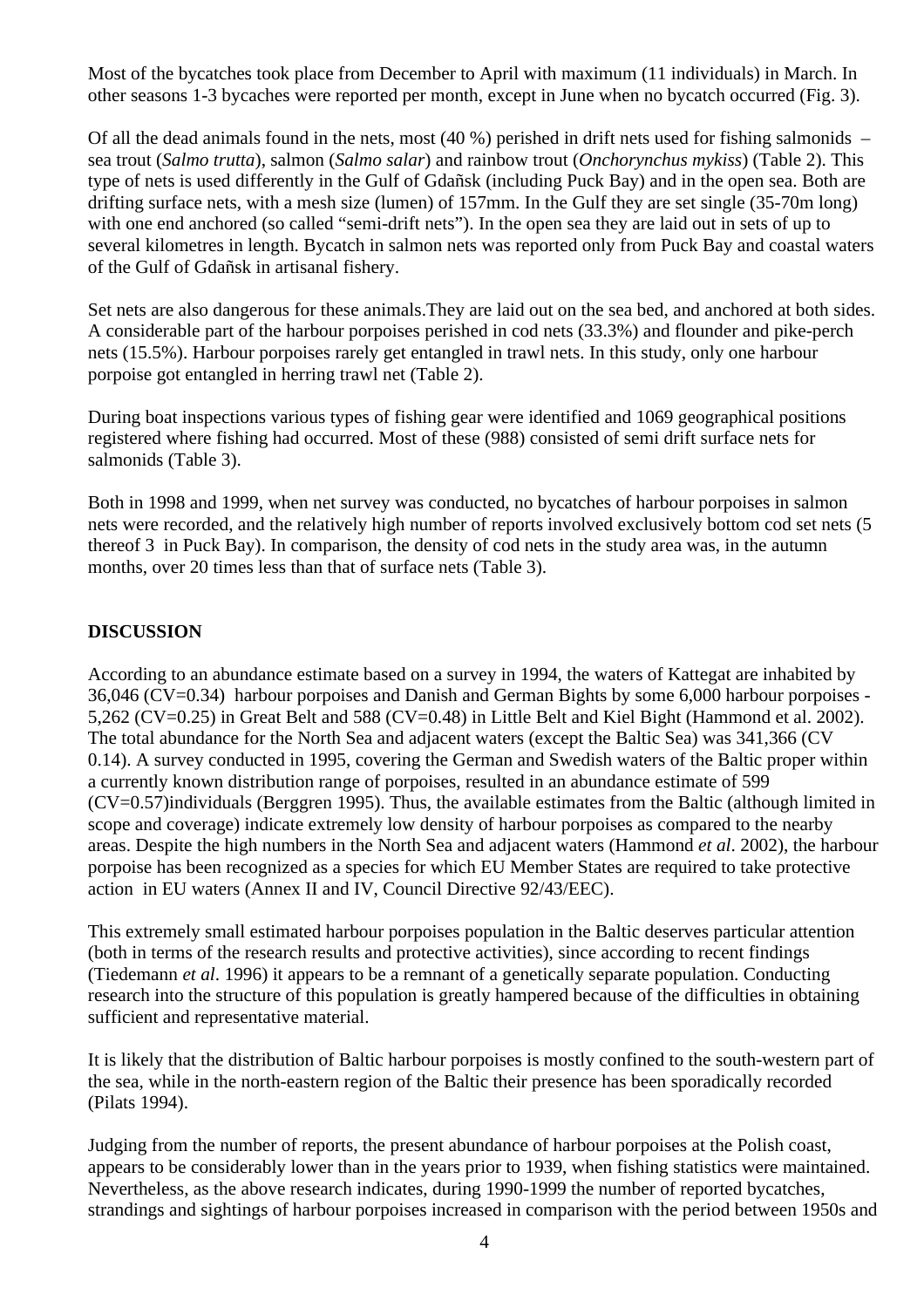1980s. This, however, might be a result not necessarily of an increased frequency of harbour porpoises in this area, but also of a campaign to disseminate information about these animals with a view to obtain reports of their occurrence.

The coastal waters of the Gulf of Gdañsk might have been inhabited by abundant population of porpoises, a fact that is attested by statistics from the 1920s and 1930s (Table 4). The fishing centres situated on Poland's tiny pre-war coastline (Fig. 5) yielded several times as many harbour porpoises each year as can now be observed, bycaught and stranded in the area of the entire Polish Baltic (Skóra *et al*. 1988).

It is a curious fact that at present harbour porpoises are being most frequently observed during winter and springtime. So far it has been assumed that most animals are found in the period April - July. Material collected in the years 1946-1965 (16 specimens), data on the migrations of harbour porpoises in Danish waters, as well as reports – then more frequent – of these animals occurring in the period April - July, made Wo<sup>3</sup>k (1969) inclined to conclude that harbour porpoises are characterised by a constant seasonal migration pattern. Ropelewski (1957) on the other hand attributes seasonality in the frequency of harbour porpoises bycatch directly to the concurrent season for catching salmon. This conclusion now seems to warranted, although it was made on the basis of a very modest data (9 reports). Thanks to the accessibility and application of more reliable fishing techniques the fishing season now extends over the whole year, and the phenomenon of migration – assuming it exists – is somewhat easier to assess. These animals seem to appear in our waters on a seasonal basis, although two periods can be distinguished when at least the young ones visit coastal Polish Baltic in higher numbers: these are the cool period between December and April, and the warm summer period between July and September (Fig. 3). The undesirable outcome of these visits is their bycatch (and high mortality), especially in winter and spring seasons.

Of the known human induced mortality factors bycatch in fishing gear seems most important. Environmental intoxication and accumulation of harmful substances in the tissues of these mammals does not seem to be a significant source of mortality in the Baltic: the analysis of intoxication by heavy metals (mercury, cadmium, lead, silver, zinc, copper and manganese) in the liver, kidneys, muscles, lungs and heart shows that the degree of their accumulation in the tissues of harbour porpoises of the North Sea and Baltic is comparable to the results obtained from other areas of the Atlantic (Szefer *et al*. 1994, Szefer *et al*. 1995).

However, the possibility of a detrimental effect of accumulation of PCB- and DDT-type compounds on the reproductiveness of harbour porpoises, as has been the case with the Baltic seals (Olsson 1992), should not be excluded. Such research, however, has not been conducted in the Polish Baltic. Due to the young age of the harbour porpoises in the bycatch, and hence the nature of the material available, it was impossible to assess the reproductive capacity of sexually mature individuals.

The preliminary research seems to indicate that the Puck Bay, the main area of the harbour porpoise bycatch, constitutes a feeding ground of young, not yet sexually mature harbour porpoises, principally 0-2 years of age (Fig. 6) (Kuklik, Lockyer, unpubl. data). This area, like those that surround it, may also be a breeding ground, a hypothesis which seems to be corroborated by pregnant and lactating females finding in the bycatch, as well as a young specimen which was being milk-fed.

Age may be the factor that plays the crucial role in individuals being caught up in fishing nets, as the young may not as yet have developed the skills of acoustic orientation and the avoidance of such obstacles (Kinze 1990). A similarly young make-up of harbour porpoises trapped in fishing nets is also recorded in the German (Kock and Benke 1995) and the Swedish parts of the Baltic (Berggren 1994) as well as in Icelandic waters (Víkingsson *et al*. this volume). Also in those regions set nets appear to be the most dangerous fishing gear.

The conclusion emerging from the above observations is that the Puck Bay is safer for marine mammals in the summer months, because of the ten times smaller number of nets, for instance when the fishing of salmonids is suspended in order to protect the spawning migration of sea trout (Fig.3).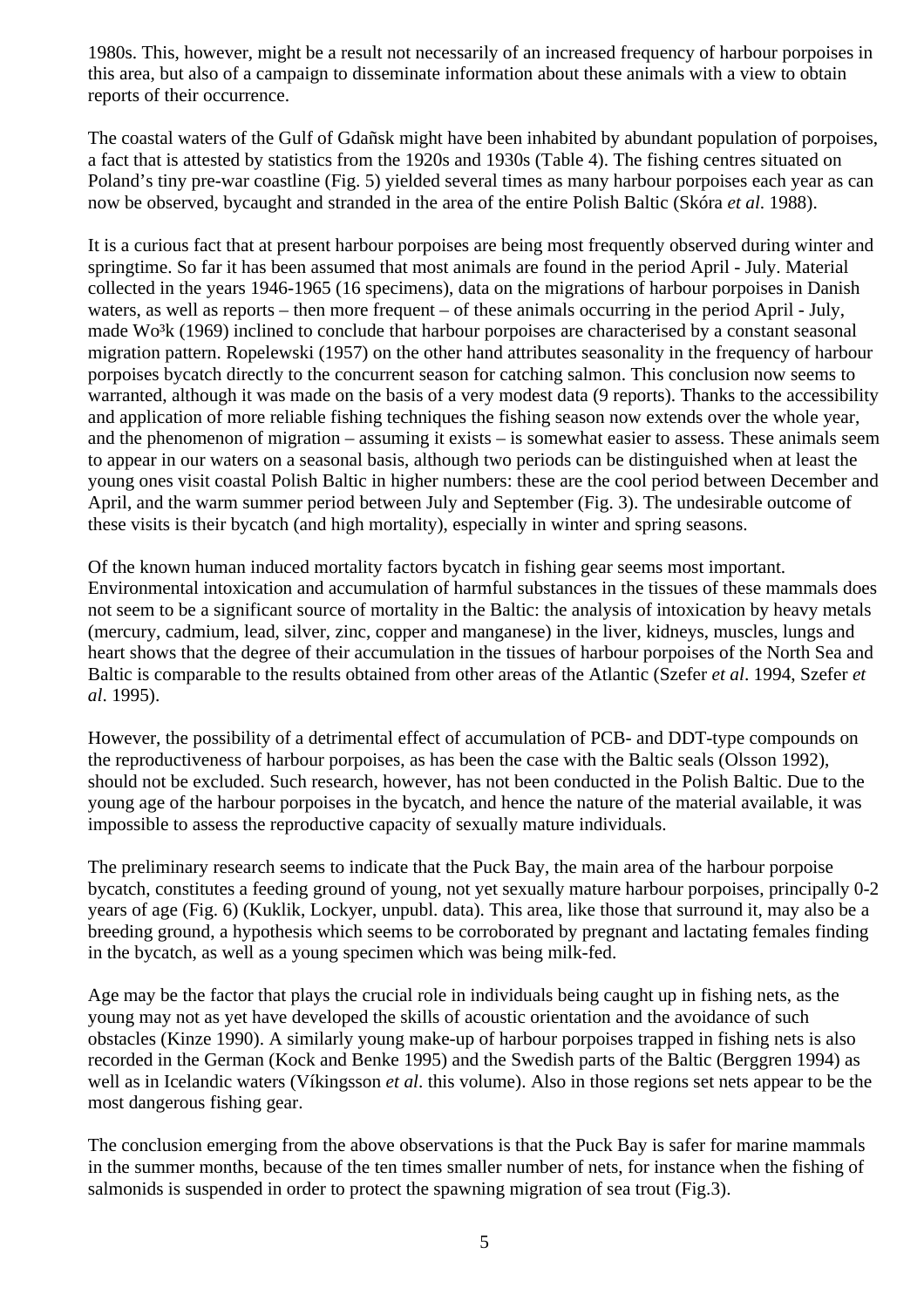Apparently there are no significant threats to the food base of harbour porpoises in Polish waters.. The resources constituting the main components of their diet, namely herring (*Clupea harrengus*), sprat (*Sprattus sprattus*) and gobies (Gobidae) (Malinga *et al*. 1997), are abundant in Polish waters (Anon 1998, Horackiewicz and Skóra 1996, 1998).

A widespread perception of fishery as one of the most important anthropogenic factors resulting in the increased mortality of cetaceans seems to be valid also in the Polish Baltic, where surface and bottom set nets are used in coastal fishery. Surely, there are other factors which influence the mortality rate of these animals, but the fishery with its present fishing methods, is a factor important enough to be recognized as a potential threat to the Baltic population in Polish waters.

The data presented here should be regarded as a minimum estimate of bycatch in Polish waters. The impact of this factor on the population is not evaluated since an abundance estimate is not available for the area. However, taking into account the scarcity of harbour porpoise in Polish Baltic, observed bycatch may be considered as a serious threat for porpoises inhabiting this region.. While estimation of absolute abundance of porpoises is of highest priority in this respect, continued monitoring of bycatch rates and research on other, potentially dangerous factors such as: boat traffic, acoustic disturbance, habitat degradation and pollution is also important for an assessment of the status of the population. Despite the lack of data on absolute abundance, stock structure and trends, the limited occurrence of porpoises in Polish waters is a matter for concern. It might however, be difficult, or even impossible for scientists to acquire the sufficient materials and data needed for a reliable analysis in time to save the population from extinction.

There are plans to conduct a comparative study of the results obtained and the statistics for fishing gears collected by maritime offices. Further research *in situ* and analysis of statistical data will provide the base for the introduction of legal regulations pertaining to fishing strategy as seen in the context of protecting marine mammals. This will constitute an element in the implementation of the Agreement on the Conservation of Small Cetaceans on the Baltic and North Seas (ASCOBANS), which was ratified by Poland in 1995.

#### **REFERENCES**

q Aguayo, A. I. 1978. Smaller Cetaceans in the Baltic Sea. *Rep. Int. Whal. Comm*. 28: 131–146.

q Anon. 1998. Sector report of fisheries - Contribution to Baltic 21. IBSFC Balitc 21 Series 4/98: 69

q Berggren, P. 1994. Bycatches of the harbour porpoise (*Phocoena phocoena*) in the Swedish Skagerrak, Kattegat and Baltic Seas in 1973-1993. *Rep.Int.Whal.Comm*. (Spec. Issue 15): 211-215.

□ Berggren, P. 1995. Draft summary report of the 1995 Baltic harbour porpoise survey.

ASCOBANS/ADV.COM./2/DOC.7. Cambridge. 28 XI-1 XII.

q Berggren, P., Brown, S., Gillespie, D., Kuklik, I., Lewis, T., Matthews, J., McLanaghan, R., Moscrop, A. and Tragenza, N. 2002. Passive acoustic and visual survey of harbour porpoises (Phocoena phocoena) in Polish coastal waters confirms endangered status of Baltic population. 16 Annual ECS Conference, Liege, Belgium, 7-11 April 2002.

□ Greve, K. 1909. Saugetiere Kur- Liv- Estlands. Riga, 183 pp.

q Hammond, P.S., Berggren, P., Benke, H., Borchers, D.L., Collet, A., Heide-Jørgensen, M.P., Heimlich, S., Hiby,

A.R., Leopold, M.F., and Øien, N. 2002. Abundance of the harbour porpoise and other cetaceans in the North Sea and adjacent waters. Journal of Applied Ecology, 39: 361–376.

q HELCOM 1994. System of Coastal and Marine Baltic Sea Protected Areas - BSPA Recommendation 15/5, Helsinki Commission - Baltic Marine Enviroment Protection Commission, Helsinki Meeting 8-11 March 1994.

q Horackiewicz J. and Skora K.E. 1998. A Sesonal pattern of occurance of Gobiid fish (Gobiidae) in the Shallow litoral Zone (o-1 m Depth) of Puck Bay. Oceanological Studies 3: 3-17

q Horackiewicz J. and Skora K.E. 1996. Occurrence of Gobiidae (Pisces) in the Polish coastal waters of the Baltic Sea. Zoologica Poloniae 41/S: 179-188

q Japha, A. 1908. Zusammenstellung der in der Ostsee bisher beobachteten Wale (Review of whale observations in the Baltic Sea). *Schriften der Physikalisch-ökonomischen Gesellschaft zu Königsberg in Pr*. 49: 119- 89.

Kinze, C.C. 1990. Cetacean mortality in passive fishing nets and traps in the Baltic Sea: A review. Paper S.C./090/G25 presented to the IWC Symposium on Mortality of Cetacean in Passive Fishing Nets and Traps, La Jolla,

California, Oct. 1990 (unpubl): 22pp.

q Kinze, C.C. 1995. Exploitation of Harbour Porpoises (*Phocoena phocoena*) in Danish Waters: A Historical Review. *Rep.Int.Whal.Commn (Special Issue* 16*).*

q Klinowska, M. 1991. *Dolphins, Porpoises and Whales of the World*. *The IUCN Red Data Book*. IUCN, Gland, Switzerland and Cambridge, U.K.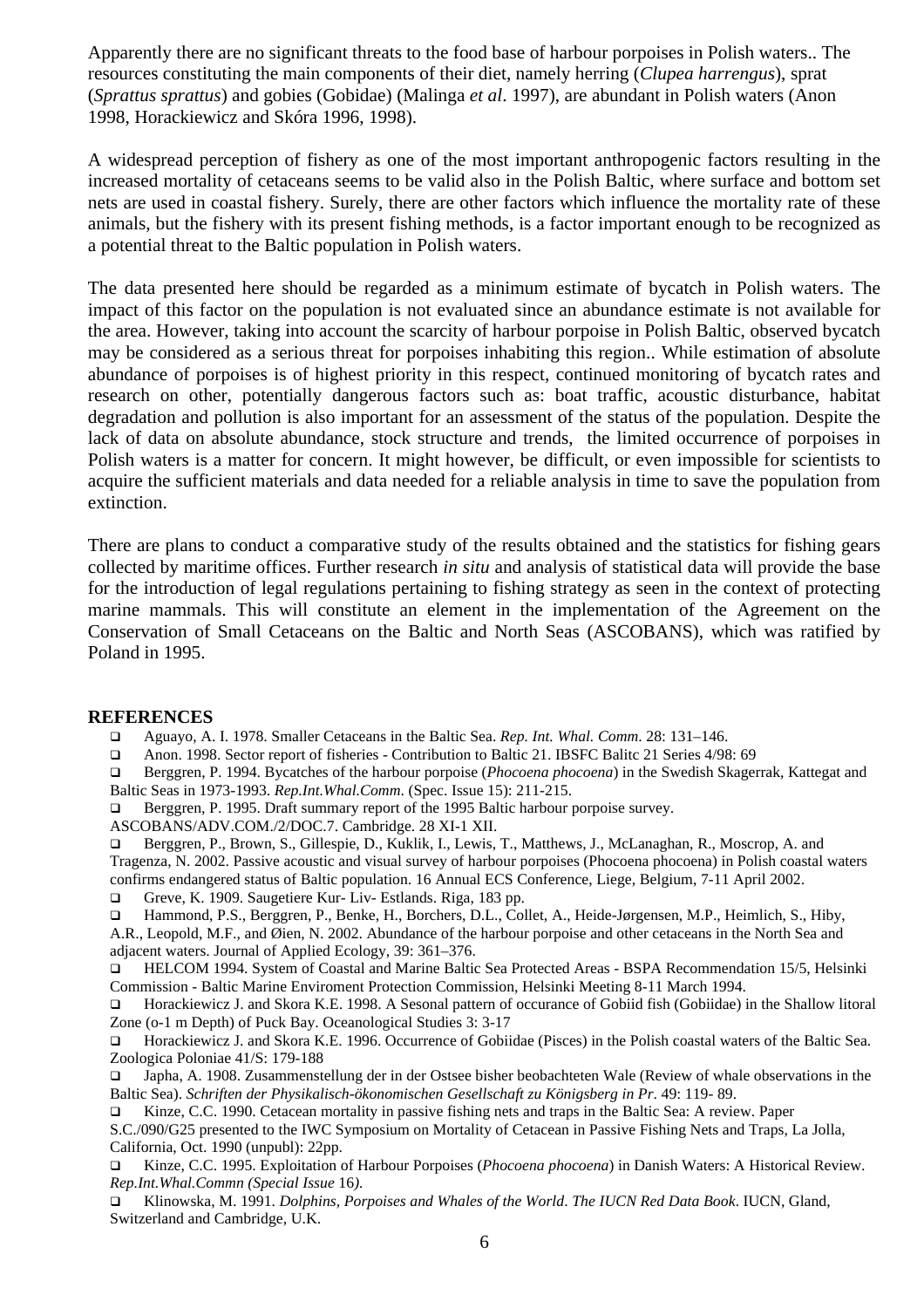q Kock, K-H. and Benke, H. 1995. On the By–catch of Harbour Porpoise (*Phocoena phocoena*) in German Fisheries in the Baltic and North Sea*.* (report) ASCOBANS /ADV.COM/2/ DOC.1).

q Koschinski, S. 2002. Current knowledge on harbour porpoise (Phocoena phocoena) in the Baltic Sea. Ophelia 55:167- 197.

q Kowalski, K. and Pucek, Z. 1984. Walenie - Cetacea. (Cetacean –Cetacea). In: Pucek Z. (ed). *Klucz do oznaczania ssaków Polski. (Manual of Polish Mammals).* PWN. Warszawa: 240- 255.

q Kuklik, I. and Skóra, K.E. 2001. Morœwin (*Phocoena phocoena*). In: G³owaciñski, Z. (ed). *Polska Czerwona Ksiê ga Zwierz¹t (Polish Red Data Book of Animals)*. PiRL. Warszawa: 82-84.

q Malinga, M., Kuklik, I. and Skóra, K.E. 1997. Food composition of harbour porpoises (*Phocoena phocoena*) bycaught in Polish waters of the Baltic Sea. In: Evans, P.G.H., Parsons, E.C.M. and Clark, S.L. (eds*.)*; *Proceedings of the Eleventh Annual Conference of the European Cetacean Society.* Stralsund, Germany: 144.

q Nowacki, J. 1993. Morfometria Zatoki (The morphometry of the Bay). In: Korzeniewski, K. (ed.); *Zatoka Pucka (The Puck Bay).* Instytut Oceanografii Uniwersytetu Gdañskiego, Gdañsk: 71-78.

q Olsson, M., Karlsson, B. and Ahnland, E. 1992. Seals and Seal Protection: A Presentation of a Swedish Research Project. *AMBIO* XXI/8.

q Pilats, V. 1994. Cukdelfins (Harbour porpoise). In: Latvijas daba (The Encyclopaedia of Latvia`s nature). Vol. 1. Riga, Latvijas enciklopedija:197

q Pucek, Z. and Raczyñski, J. (eds.) 1983. *Atlas rozmieszczenia ssaków Polski (Atlas of the distribution of mammals in Poland).* PWN Warszawa, 161-165.

q Ropelewski, A. 1952. *Ssaki Ba³tyku* (*Mammals of the Baltic Sea*). Zak³. Ochr. Przyrody. Kraków: 76.

q Ropelewski, A. 1954. O morœwinach. *Wszechœwiat*. 1: 41 - 43

**□** Ropelewski, A., 1957. Morœwin jako przy<sup>3</sup>ów w polskim rybo<sup>3</sup>ówstwie ba<sup>3</sup>tyckim (The harbour porpoise as a bycatch in Polish Baltic fisheries). *Prace MIR w Gdyni.* 9, 427-437.

q Schweder, G. 1910. Zahnwale im Rigaer Meerbusen. In: *Korrespondenzbl. des Naturf.-Vereins zu Riga*, Bd.53: 43-50.

q Skóra, K.E., Pawliczka, I. and Klinowska, M. 1988. Observations of the Harbour Porpoise on the Polish Baltic Coast. *Aquatic Mammals* 14.3:113-119.

q Skóra, K.E. 1991. Notes on cetacea observed in the Polish Baltic Sea: 1979-1990. *Aquatic Mammals*, 17.2, 67-70.

q Skóra, K.E. 1992. Sea Mammals. In: *Studia i materia³y PAN*. KBM:175-181.

□ Szefer, P., Malinga, M., Skóra K. and Pempkowiak, J. 1994. Heavy metals in harbour porpoises from Puck Bay in the Baltic Sea. *Mar. Pollut. Bull*. 28, 570-571.

q Szefer, P., Malinga, M., Czarnowski, W. and Skóra K.E. 1995. Toxic, essential and non-essential metals in harbour porpoises of the Polish Baltic Sea. In: Blix, A.S., Walløe, L. and Ulltang, Ø. (eds.); *Whales, seals, fish and man*. Elsevier Science B.V., Amsterdam, 617-622.

q Tiedemann, R., Harder, J., Gmeiner, C. and Haase, E. 1996. Mitochondrial DNA sequence patterns of harbour porpoises (*Phocoena phocoena*) from the North and the Baltic Sea. *Z. Säugetierkunde* 61:104-111.

q Víkingsson, G.A., Ólafsdóttir, D. and Sigurjónsson, J. 2003.Geographical and seasonal variation in the diet of harbour porpoises (Phocoena phocoena) in Icelandic waters. NAMMCO Scientific publications 4 (this volume)

Wo<sup>3</sup>k, K. 1969. Migracyjny charakter ba<sup>3</sup>tyckiej populacji morœwina *Phocoena phocoena* (L.) (Migratory character of the Baltic population of harbour porpoise *Phocoena phocoena* (L.). *Przegl<sup>1</sup>d Zool*. XIII, 4: 319-351.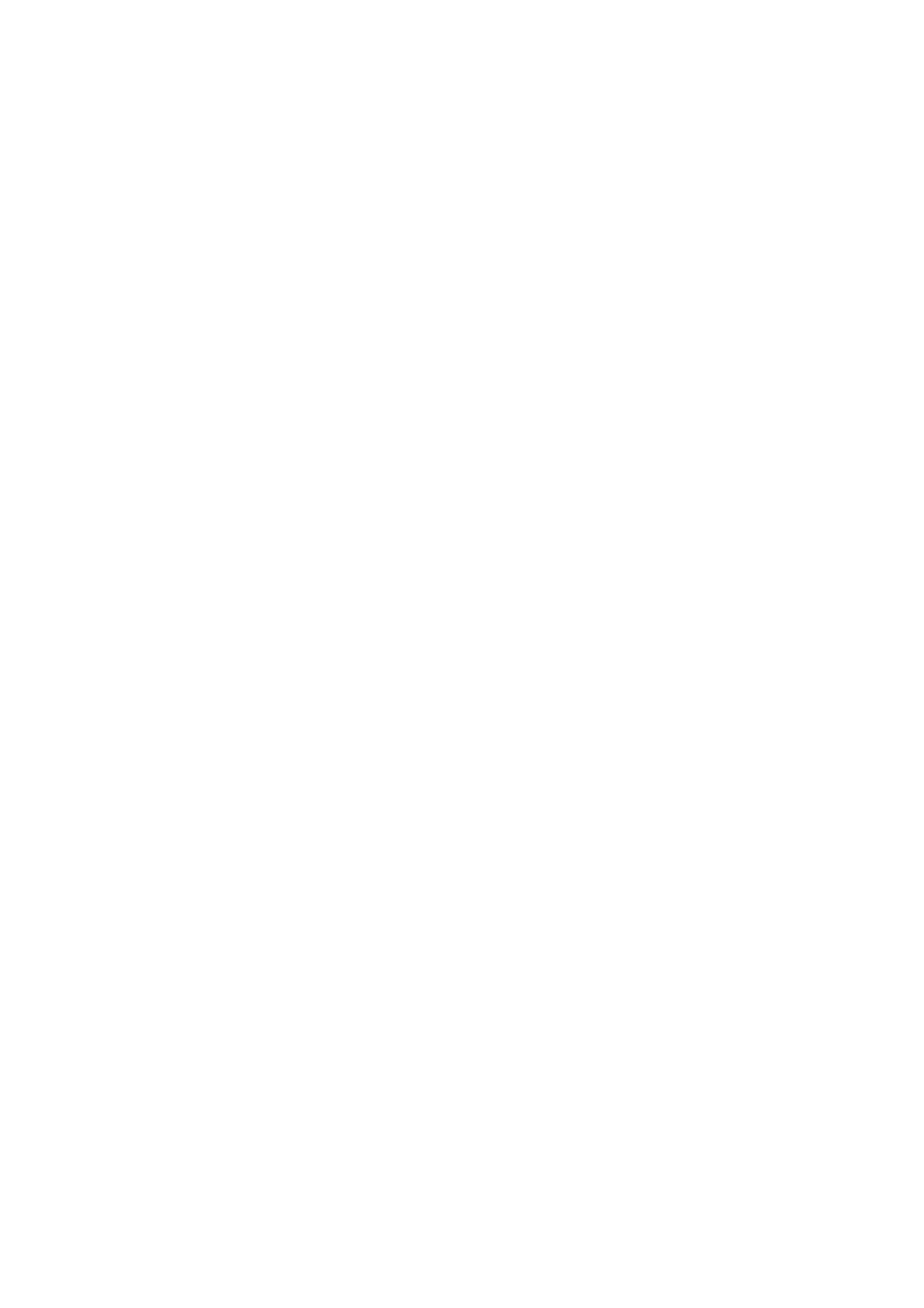|                          |             |                               | $\mu$ and $\mu$ and $\mu$ and $\mu$ and $\mu$ and $\mu$ and $\mu$ and $\mu$ and $\mu$ and $\mu$ and $\mu$ and $\mu$ |                             |                |             |                      |  |
|--------------------------|-------------|-------------------------------|---------------------------------------------------------------------------------------------------------------------|-----------------------------|----------------|-------------|----------------------|--|
| Catalogue N°             | Date        | Sex                           | Length $(cm)$                                                                                                       | Weight kg)                  | Location*      | Category of | Type of<br>$net**$   |  |
|                          |             |                               |                                                                                                                     |                             |                | report      |                      |  |
| 3                        | 27.01.1990  | F                             | 128                                                                                                                 | 39.7                        | Puck Bay       | bycatch     | ${\rm SDN}$          |  |
| 6<br>7                   | ??.07.1990  | ÷,                            | 120                                                                                                                 |                             | Gulf of Gdañsk | stranding   |                      |  |
| 8                        | 15.09.1990  | $\overline{\phantom{a}}$      |                                                                                                                     |                             | western coast  | stranding   |                      |  |
|                          | 28.02.1991  | $\frac{1}{2}$                 | $\Box$                                                                                                              |                             | central coast  | stranding   | <b>OS</b>            |  |
| ÷<br>$\overline{9}$      | ??. 02.1991 | $\blacksquare$<br>$\mathbf F$ | $\overline{\phantom{a}}$                                                                                            | $\overline{\phantom{a}}$    | central coast  | bycatch     | <b>SDN</b>           |  |
| 10                       | 05.05.1991  | ${\bf F}$                     | 125                                                                                                                 | 32.7                        | Gulf of Gdañsk | bycatch     | <b>SDN</b>           |  |
|                          | 26.03.1991  |                               | 122                                                                                                                 | 33.8                        | Gulf of Gdañsk | bycatch     |                      |  |
| 11                       | 03.04.1991  | М                             | 118                                                                                                                 | 33.2                        | western coast  | bycatch     | <b>BSGO</b>          |  |
| 12                       | 12.11.1991  | $\sim$                        | 150                                                                                                                 | $\mathcal{L}_{\mathcal{A}}$ | Puck Bay       | bycatch     | <b>BSGO</b>          |  |
| 13                       | 13.12.1991  | М                             | 126                                                                                                                 | 43.5                        | Puck Bay       | bycatch     | SDN                  |  |
| 14                       | 22.12.1991  | $\mathbf F$                   | 131                                                                                                                 | 38.8                        | east coast     | bycatch     | <b>BSGC</b>          |  |
| 15                       | 07.01.1992  | М                             | 129                                                                                                                 | 44.8                        | western coast  | bycatch     | <b>BSGO</b>          |  |
| 16                       | 29.01.1992  | М                             | 131                                                                                                                 | 38.4                        | central coast  | bycatch     | <b>BSGC</b>          |  |
| $\overline{\phantom{m}}$ | ??.03.1992  | $\overline{\phantom{a}}$      | $\overline{\phantom{a}}$                                                                                            | $\overline{\phantom{a}}$    | western coast  | bycatch     | <b>BSGO</b>          |  |
| 17                       | 02.09.1992  | $\overline{\phantom{a}}$      | $\overline{\phantom{a}}$                                                                                            | $\overline{\phantom{a}}$    | Puck Bay       | sighting    |                      |  |
| 18                       | ??.03.1992  | $\overline{\phantom{a}}$      |                                                                                                                     |                             | Gulf of Gdañsk | bycatch     | <b>OS</b>            |  |
| ÷.                       | 22.03.1992  | $\overline{\phantom{a}}$      | $\overline{\phantom{a}}$                                                                                            | $\overline{\phantom{a}}$    | western coast  | bycatch     | <b>OS</b>            |  |
| 20                       | 20.03.1993  | $\mathbf F$                   | 128                                                                                                                 | 48                          | western coast  | bycatch     | <b>BSGO</b>          |  |
| $21\,$                   | 17.02.1993  | $\mathbf M$                   | 129                                                                                                                 | 38.2                        | Puck Bay       | bycatch     | <b>BSGC</b>          |  |
| 22                       | 01.07.1993  | $\mathbf F$                   | 115                                                                                                                 | 16.8                        | central coast  | bycatch     | <b>BSGO</b>          |  |
| 23                       | 02.08.1993  | $\mathbf M$                   | 124                                                                                                                 | 31.1                        | Puck Bay       | bycatch     | <b>SDN</b>           |  |
| 24                       | 23.12.1993  | М                             | 111                                                                                                                 | 27.7                        | Puck Bay       | bycatch     | <b>SDN</b>           |  |
| $\overline{\phantom{a}}$ | 26.12.1993  | $\overline{\phantom{a}}$      | $\blacksquare$                                                                                                      | $\overline{\phantom{a}}$    | Puck Bay       | bycatch     | <b>SDN</b>           |  |
| 25                       | 29.12.1993  | М                             | 141                                                                                                                 | 35.5                        | Puck Bay       | bycatch     | <b>SDN</b>           |  |
| 26                       | 29.12.1993  | $\mathcal{L}^{\mathcal{A}}$   | $\mathbb{R}^2$                                                                                                      | $\mathcal{L}^{\pm}$         | Puck Bay       | sighting    |                      |  |
| 27                       | 29.12.1993  |                               |                                                                                                                     |                             | Gulf of Gdañsk | sighting    |                      |  |
| 28                       | 20.01.1994  | $\mathbf F$                   | 127                                                                                                                 | 30.5                        | central coast  | bycatch     | <b>BSGC</b>          |  |
| 29                       | 26.01.1994  | $\mathbf F$                   | 147                                                                                                                 | 50.5                        | Puck Bay       | bycatch     | <b>SDN</b>           |  |
| 31                       | ??.04.1994  | $\mathbf M$                   | 120                                                                                                                 | 30                          | western coast  | bycatch     | HG                   |  |
| 32                       | 29.07.1994  | ÷.                            | $\overline{\phantom{a}}$                                                                                            | $\Box$                      | Gulf of Gdansk | sighting    |                      |  |
| 34                       | 18.02.1995  | $\mathbf F$                   | 124                                                                                                                 | 39.5                        | Puck Bay       | bycatch     | <b>SDN</b>           |  |
| 35                       | 20.02.1995  | $\overline{\mathrm{F}}$       | 130                                                                                                                 | 35                          | Puck Bay       | bycatch     | <b>SDN</b>           |  |
| 36                       | 08.03.1995  | ${\bf F}$                     | 160                                                                                                                 | 56                          | Gulf of Gdañsk | bycatch     | $\operatorname{SDN}$ |  |
| 37                       | 11.07.1995  | ÷                             | 120                                                                                                                 | $\overline{\phantom{a}}$    | central coast  | stranding   |                      |  |
| 39                       | 16.07.1995  | ÷                             | $\overline{\phantom{a}}$                                                                                            | $\frac{1}{2}$               | central coast  | sighting    |                      |  |
| 40                       | 13.08.1995  | $\blacksquare$                | $\overline{\phantom{a}}$                                                                                            | $\overline{\phantom{a}}$    | Gulf of Gdañsk | sighting    |                      |  |
| 41                       | 05.09.1995  | $\frac{1}{2}$                 | $\mathbb{Z}^2$                                                                                                      |                             | central coast  | sighting    |                      |  |
| 42                       | 13.10.1995  | $\mathbf F$                   | 165                                                                                                                 | 57                          | central coast  | bycatch     | <b>HTN</b>           |  |
| $\overline{\phantom{a}}$ | ??.11.1995  | $\overline{\phantom{a}}$      |                                                                                                                     |                             | western coast  | sighting    |                      |  |
| 43                       | 28.12.1995  | $\overline{F}$                | 167                                                                                                                 | 68                          | Puck Bay       | bycatch     | SDN                  |  |
| 44                       | 17.03.1996  | $\mathbf F$                   | 130                                                                                                                 | 35                          | central coast  | bycatch     | <b>BSGC</b>          |  |
| 45                       | 19.03.1996  | $\mathbf M$                   | 127                                                                                                                 | 38                          | central coast  | bycatch     | <b>BSGC</b>          |  |
| 46                       | 21.03.1996  | М                             | 153                                                                                                                 | 44                          | Puck Bay       | bycatch     | <b>SDN</b>           |  |
| 47                       | 26.03.1996  | $\mathbf M$                   | 135                                                                                                                 | 36                          | central coast  | bycatch     | <b>BSGC</b>          |  |
| 48                       | 28.03.1996  | ${\bf F}$                     | 132                                                                                                                 | 35                          | Gulf of Gdañsk | bycatch     | <b>SDN</b>           |  |
| 49                       | 02.04.1996  | $\mathbf M$                   | 146                                                                                                                 | 45                          | Puck Bay       | bycatch     | <b>SDN</b>           |  |
| 50                       | 16.04.1996  | М                             | 151                                                                                                                 | 48                          | central coast  | bycatch     | <b>BSGC</b>          |  |
| ÷.                       | 21.04.1996  | $\overline{\phantom{a}}$      | $\overline{\phantom{a}}$                                                                                            | $\overline{\phantom{a}}$    | Gulf of Gdañsk | sighting    |                      |  |
| 51                       | 27.04.1996  | М                             | 143                                                                                                                 | 37                          | central coast  | bycatch     | <b>BSGC</b>          |  |
| 52                       | 09.07.1996  | ÷.                            | $180***$                                                                                                            | $\omega$                    | Puck Bay       | stranding   |                      |  |
| 53                       | 22.07.1996  | М                             | 130                                                                                                                 | 26.3                        | Puck Bay       | bycatch     | <b>SDN</b>           |  |
| 54                       | 25.07.1996  | М                             | 120                                                                                                                 | 25.1                        | central coast  | bycatch     | <b>BSGO</b>          |  |
|                          | ??.08.1997  |                               |                                                                                                                     |                             | western coast  | stranding   |                      |  |
| 55                       | 11.09.1997  | $\mathbf F$                   | 105                                                                                                                 | 21                          | central coast  | stranding   |                      |  |
| 56                       | 19.09.1997  | $\mathbf M$                   | 110                                                                                                                 | 25                          | east coast     | bycatch     | <b>BSGC</b>          |  |
| 57                       | 01.12.1997  | $\mathbf F$                   | 117                                                                                                                 | 21.3                        | Gulf of Gdañsk | bycatch     | SDN                  |  |
| 58                       | 06.01.1998  | $\mathbf F$                   | 114                                                                                                                 | 30                          | Puck Bay       | bycatch     | <b>BSGC</b>          |  |
| 59                       | 09.01.1998  | $\mathbf M$                   | 155.5                                                                                                               | 55                          | Puck Bay       | bycatch     | <b>BSGC</b>          |  |
| 60                       | 03.11.1998  | $\mathbf M$                   | 134                                                                                                                 | 33                          | central coast  | bycatch     | <b>BSGC</b>          |  |
| ÷,                       | 11.02.1999  | $\overline{?}$                | $\overline{\mathcal{L}}$                                                                                            | $\overline{\mathcal{L}}$    | central coast  | sighting    |                      |  |
| 61                       | 09.11.1999  | $\mathbf M$                   | 127                                                                                                                 | 30                          | central coast  | bycatch     | <b>BSGC</b>          |  |
| 62                       | 09.12.1999  | $\mathbf M$                   | 149                                                                                                                 | 40                          | Puck Bay       | bycatch     | <b>BSGC</b>          |  |

Table 1. Biological information and location of harbour porpoises bycaught, stranded or sighted in Polish waters during 1990-1999. For bycaught animals type of fishing gear is also indicated.

\* geographical subregions are shown on the fig.2 , \*\* Type of nets, SDN – semi-drift net, BSGC – bottom set gillnet for cod, BSGO bottom set gillnet for other fish, HG – herring gillnet, HTN – herring trawl net, OS – other set net

 ∗∗∗ Approximate estimation from an incomplete carcass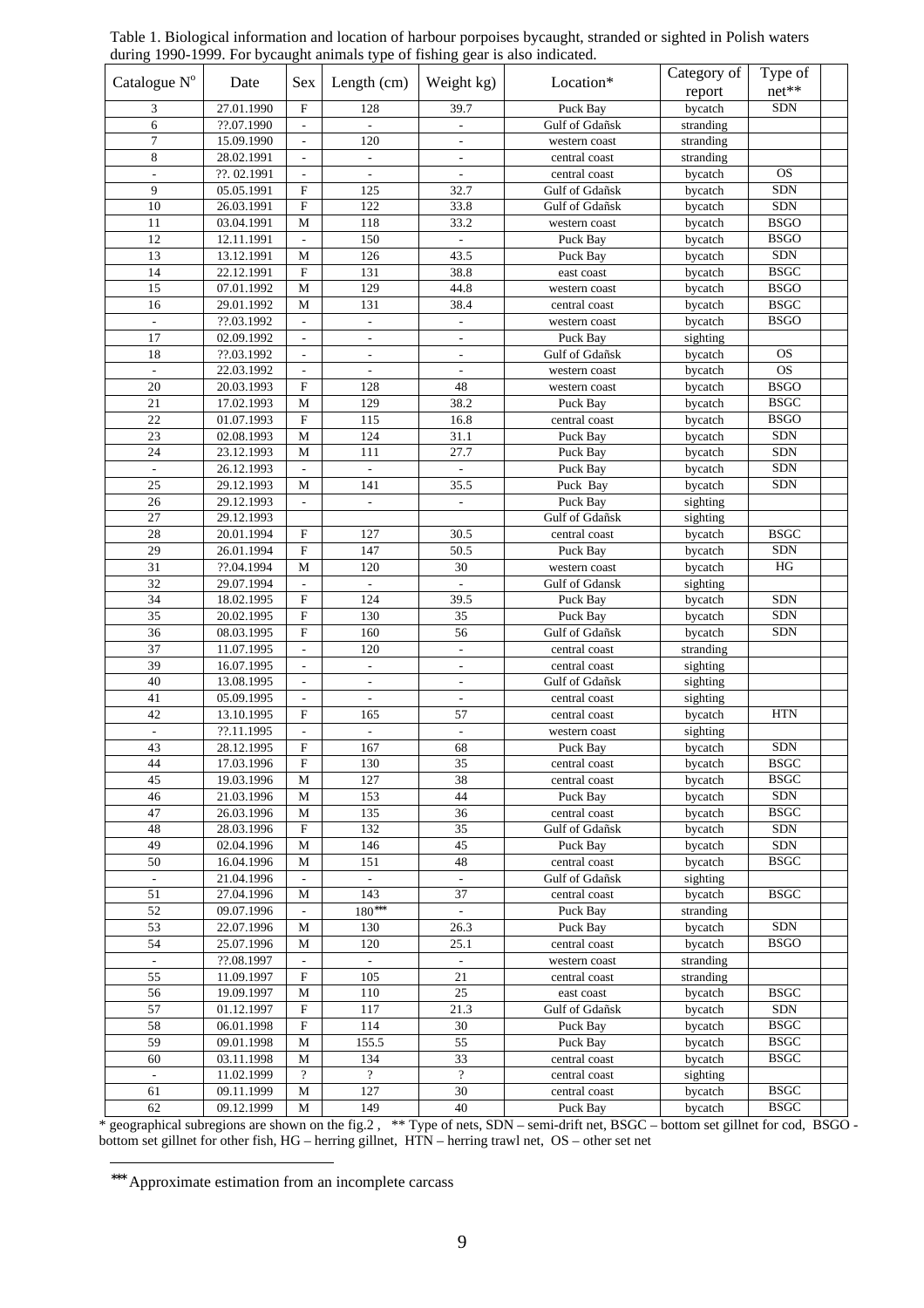|       | Total amount            | Type of nets   |                               |                |                     |                  |                |  |
|-------|-------------------------|----------------|-------------------------------|----------------|---------------------|------------------|----------------|--|
| Year  | of by-caught<br>animals | Semi-drift     | <b>Bottom</b> set<br>gillnets |                | Herring<br>gillnets | Herring<br>trawl | Other          |  |
|       |                         | nets           |                               |                |                     |                  | set nets       |  |
|       |                         | (salmon)       | Cod                           | Others         |                     | nets             |                |  |
| 1990  | 1                       |                |                               |                |                     |                  |                |  |
| 1991  | 7                       | 3              |                               | $\overline{2}$ |                     |                  | 1              |  |
| 1992  | 5                       |                |                               | $\overline{2}$ |                     |                  | $\overline{2}$ |  |
| 1993  | 7                       | $\overline{4}$ |                               | $\overline{2}$ |                     |                  |                |  |
| 1994  | 3                       |                | 1                             |                | 1                   |                  |                |  |
| 1995  | 5                       | 4              |                               |                |                     | 1                |                |  |
| 1996  | 10                      | $\overline{4}$ | 5                             | $\mathbf{1}$   |                     |                  |                |  |
| 1997  | $\overline{2}$          |                |                               |                |                     |                  |                |  |
| 1998  | 3                       |                | 3                             |                |                     |                  |                |  |
| 1999  | $\overline{2}$          |                | 2                             |                |                     |                  |                |  |
| Total | 45                      | 18             | 15                            | 7              | 1                   |                  | 3              |  |
| $\%$  | 100                     | 40.0           | 33.3                          | 15.5           | 2.2                 | 2.2              | 6.8            |  |

Table 2. Bycatches of harbour porpoises in various kinds of fishing nets during 1990-1999.

Table 3. Number of fishing nets and long lines laid out in Puck Bay according to a special observation scheme in 1998 and 1999.

| Type of fishing gear   | Autumn<br>(1998) | Summer<br>1999 |
|------------------------|------------------|----------------|
| Salmon semi-drift nets | 988              |                |
| Bottom gill nets       | 53               |                |
| Long lines             |                  |                |
| Fyke and trap nets     | 22               |                |
| Total:                 | 1069             | .40            |



Figure. 1. Annual average number of harbour porpoises reported bycaught, stranded and sighted in Polish Baltic waters in consecutive decades. For the period before 1940, dataare derived solely from fishery catch statistics and concern only bycaught porpoises (Ropelewski 1952, 1957, Skora et al. 1988, Skora 1991, 1992), while the post-1940 data also include strandings and sightings.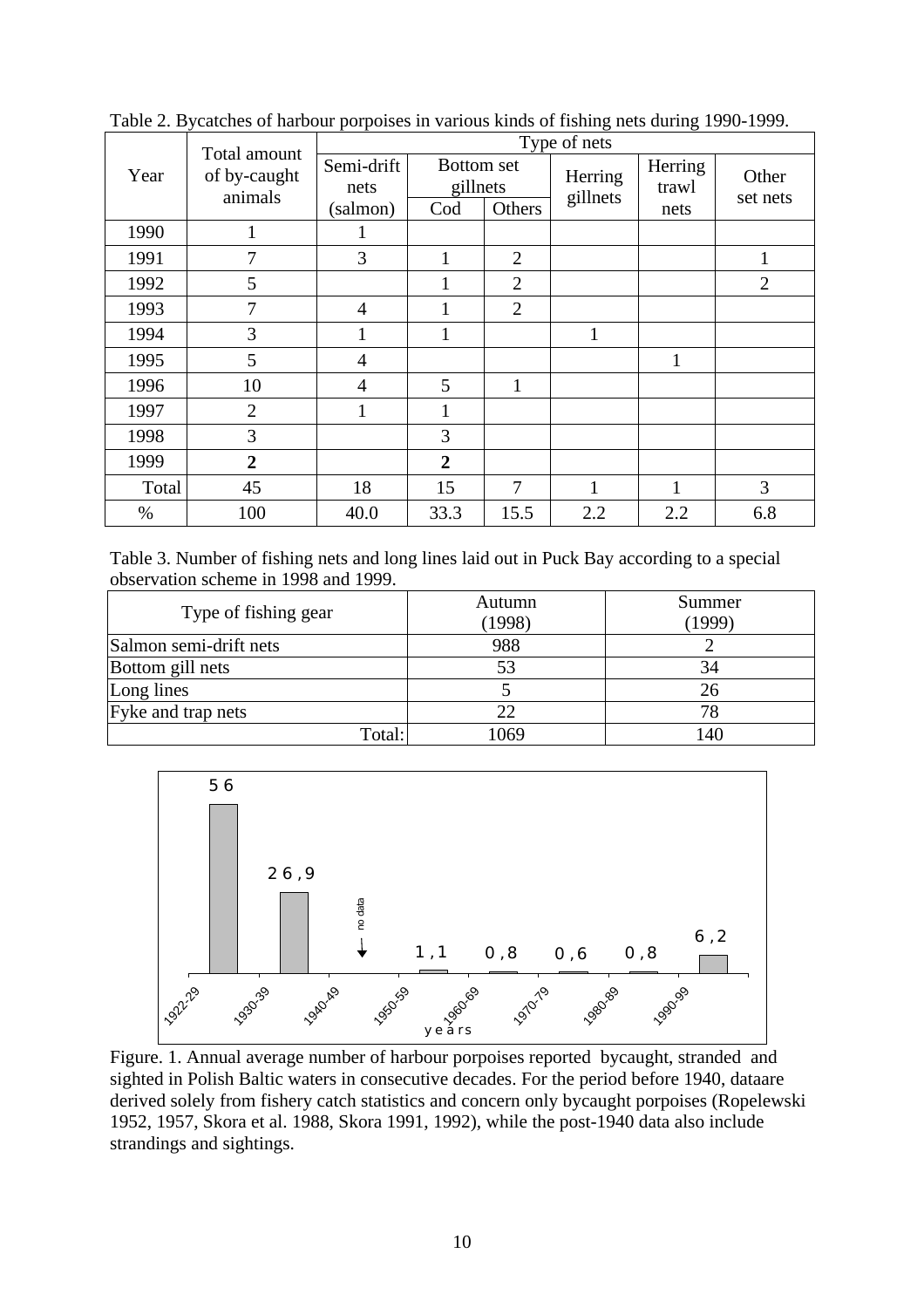

Figure. 2. Locations of sightings, bycatches and strandings of harbour porpoises on the Polish coast in the years 1990-1999. Geographical subregions of the coastal waters are according to Polish Sea Fishery Inspections.



Figure. 3. Seasonal variation in bycatch rates in relation to the total number of all reports on harbour porpoise occurrence in Polish Baltic waters (including bycatch, strandings and sightings) during 1990-1999, and closed seasons for different fish species in Polish Baltic fishery (in arrows:  $>4Nm - closed$  season outside the zone of four nautical miles,  $<4Nm -$ inside the coastal zone of four nautical miles)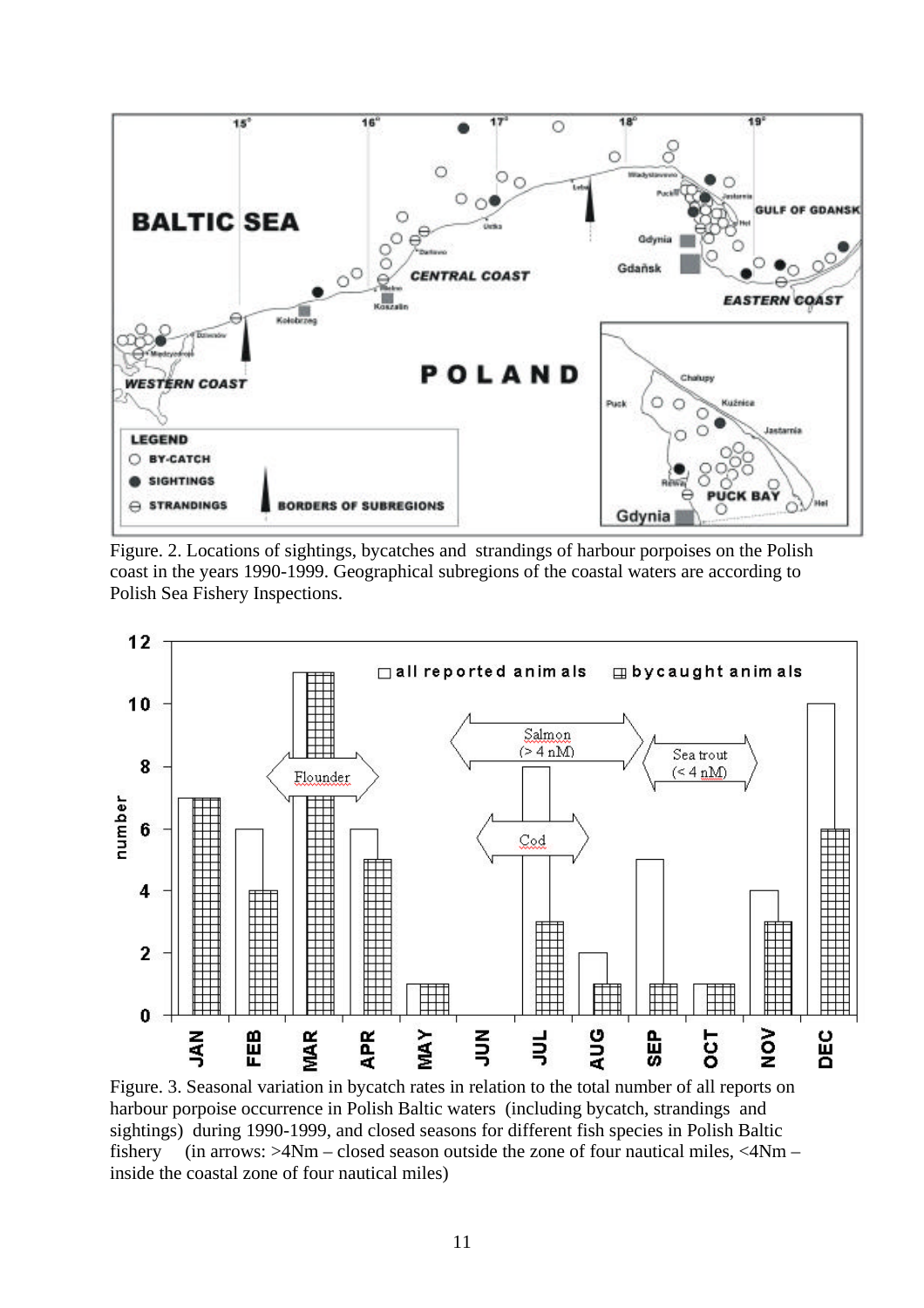

Figure. 4. Distribution of different types of fishing gear in the Puck Bay in the autumn of 1998 and the summer of 1999.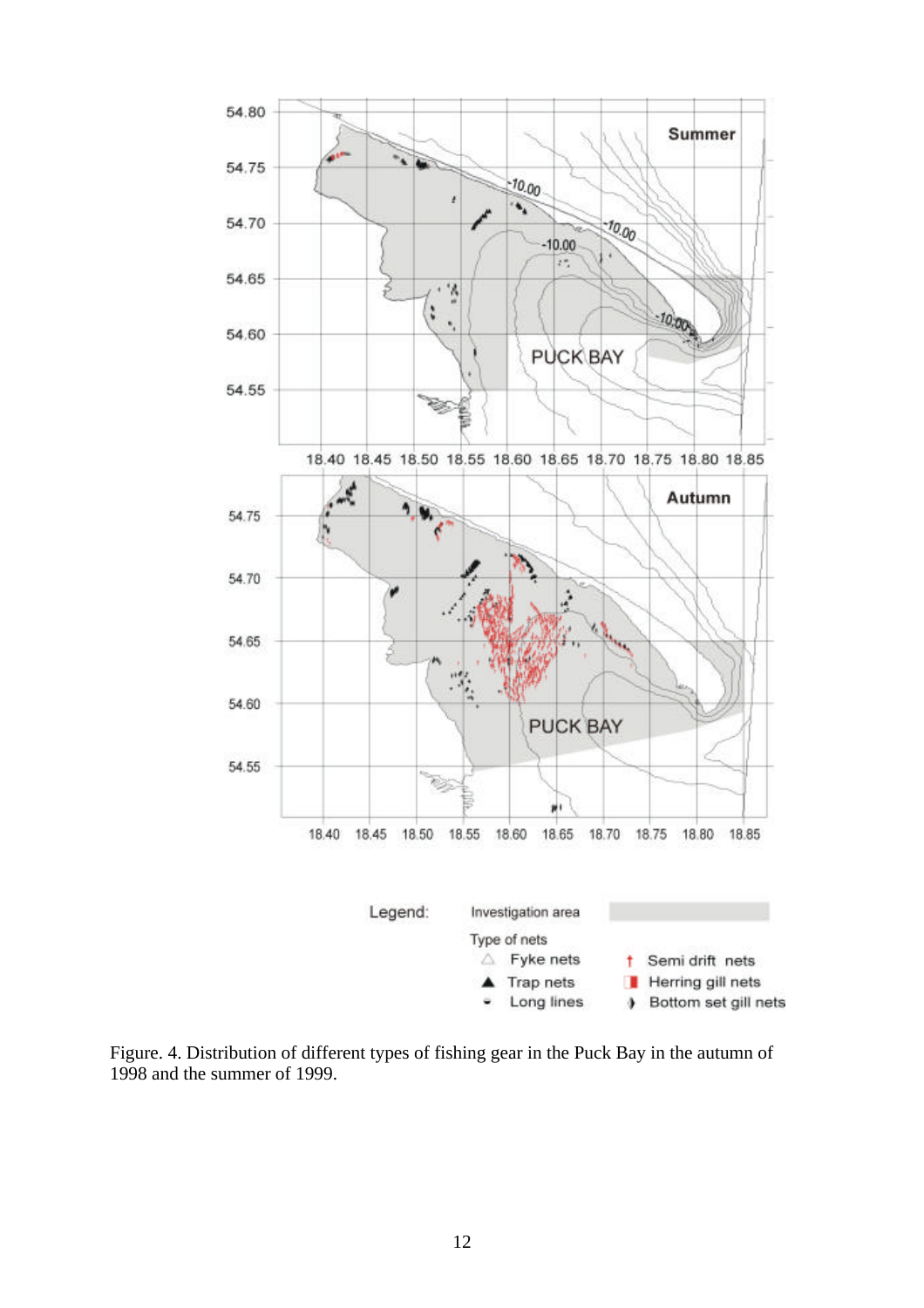Table 4. Historical and contemporary data on the numbers of harbour porpoise in Polish Baltic waters (data prior to 1940 come from the Gulf of Gdansk, the Polish fleet operating area at that time).

| Years   | Number*  | Data source                                       |
|---------|----------|---------------------------------------------------|
| 1922-29 | over 448 | Ropelewski (1952, 1957)                           |
| 1930-39 | over 269 | Ropelewski (1952, 1957)                           |
| 1940-49 | no data  | no data                                           |
| 1950-59 | 11       | Ropelewski (1952, 1957)                           |
| 1960-69 | 8        | Skóra et al (1988)                                |
| 1970-79 | 6        | Skóra et al (1988)                                |
| 1980-89 | 8        | Skóra et al (1988), Skóra (1991,1992)             |
| 1990-99 | 62       | Skóra (1991, 1992) + Skóra, Kuklik (unpubl. data) |

\*For the years 1922-1939 data on bycatches from fishery statistics; for 1940-1989 occasional data on bycatches, sightings and strandings; for 1990-99 data on bycatches, sightings and strandings collected as a result of information campaign.